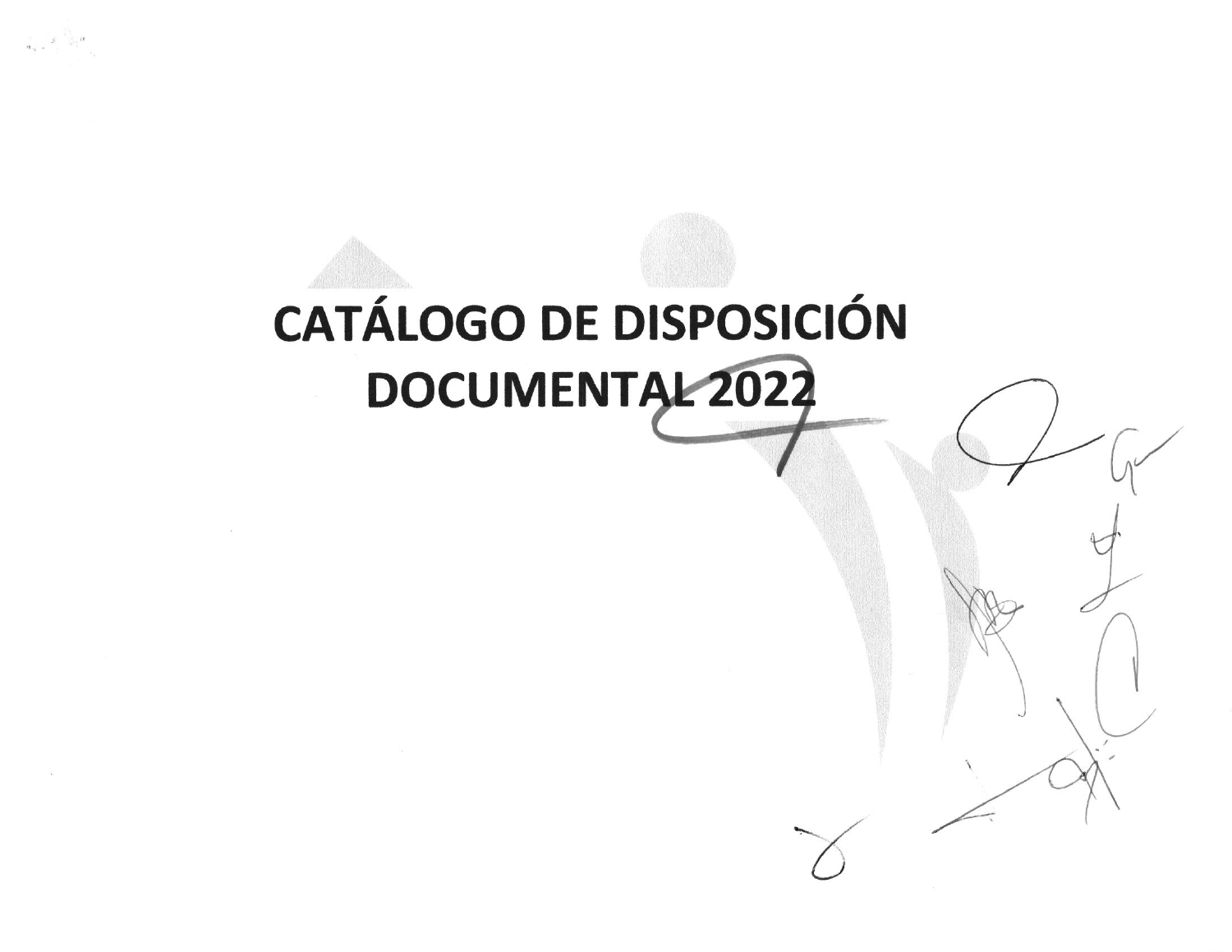

|                   |                                                                                 | CATÁLOGO DE DISPOSICIÓN DOCUMENTAL                                                                        |                                                                                                                                            |                                   |              |              |                                         |                |              |             |                                       |                    |  |  |
|-------------------|---------------------------------------------------------------------------------|-----------------------------------------------------------------------------------------------------------|--------------------------------------------------------------------------------------------------------------------------------------------|-----------------------------------|--------------|--------------|-----------------------------------------|----------------|--------------|-------------|---------------------------------------|--------------------|--|--|
|                   |                                                                                 | <b>CADIDO 2022</b>                                                                                        |                                                                                                                                            |                                   |              |              |                                         |                |              |             |                                       |                    |  |  |
|                   | NIVELES DE CLASIFICACIÓN                                                        |                                                                                                           |                                                                                                                                            | <b>VIGENCIA DOCUMENTAL</b>        |              |              |                                         |                |              |             | <b>TÉCNICA DE</b><br><b>SELECCIÓN</b> |                    |  |  |
|                   |                                                                                 |                                                                                                           |                                                                                                                                            | <b>VALOR</b><br><b>DOCUMENTAL</b> |              |              | <b>TÉCNICAS DE</b><br><b>VALORACIÓN</b> |                |              |             |                                       |                    |  |  |
| <b>CLAVE</b>      |                                                                                 | <b>SERIE DOCUMENTAL</b>                                                                                   | ELIMINACIÓN<br>FISCAL / CONTABLE<br>ADMINISTRATIVO<br>CONCENTRACIÓN<br>ARCHIVO DE<br>ARCHIVO DE<br><b>TRÀMITE</b><br><b>TOTAL</b><br>LEGAL |                                   |              |              |                                         |                |              | CONSERVACON | <b>HISTÓRICC</b>                      | <b>OBSERVACION</b> |  |  |
| <b>SECCIÓN 1S</b> | <b>PROCESO ELECTORAL</b>                                                        |                                                                                                           |                                                                                                                                            |                                   |              |              |                                         |                |              |             |                                       |                    |  |  |
| 1S.01             |                                                                                 | <b>CALENDARIO DE PROCESO ELECTORAL</b><br>LOCALIZACIÓN Y APROBACIÓN DE INMUEBLES A UTILIZAR COMO          |                                                                                                                                            | X                                 |              | 5            | 15                                      | 20             |              | X           |                                       |                    |  |  |
| <b>15.02</b>      | SEDES DE LOS CONSEJOS DISTRITALES Y MUNICIPALES                                 | $\mathsf{x}$                                                                                              |                                                                                                                                            |                                   | $\mathbf{1}$ | 6            | $\overline{7}$                          | X              |              |             |                                       |                    |  |  |
| <b>1S.03</b>      |                                                                                 | REGISTRO DE ASPIRANTES DE SERVIDORES ELECTORALES DE LOS<br><b>CONSEJOS DE LOS ÓRGANOS DESCONCENTRADOS</b> | X                                                                                                                                          | $\mathsf{x}$                      |              | $\mathbf{1}$ | 6                                       | $\overline{7}$ | $\mathsf{x}$ |             |                                       |                    |  |  |
| <b>15.04</b>      | SERVIDORES ELECTORALES DE LA RAMA ADMINISTRATIVA DE LOS ÓRGANOS DESCONCENTRADOS |                                                                                                           |                                                                                                                                            |                                   |              |              |                                         |                |              |             |                                       |                    |  |  |
|                   | 15.04.01                                                                        | SERVIDORES ELECTORALES PREP                                                                               | X                                                                                                                                          |                                   |              | $\mathbf{1}$ | 5                                       | 6              |              | X           |                                       |                    |  |  |
|                   | 15.04.02                                                                        | SERVIDORES ELECTORALES DE CARÁCTER<br><b>ADMINISTRATIVO</b>                                               | X                                                                                                                                          |                                   |              | $\mathbf{1}$ | 5                                       | 6              |              | X           |                                       |                    |  |  |
| <b>1S.05</b>      | SOLICITUD DE REGISTRO A DIPUTACIONES, AYUNTAMIENTOS Y GUBERNATURAS              |                                                                                                           |                                                                                                                                            |                                   |              |              |                                         |                |              |             |                                       |                    |  |  |
|                   | 1S.05.01                                                                        | PRECANDIDATAS Y PRECANDIDATOS                                                                             | x                                                                                                                                          | X                                 |              | 5            | 10                                      | 15             | X            |             |                                       |                    |  |  |
|                   | 15.05.02                                                                        | <b>REGISTRO DE CANDIDATURAS INDEPENDIENTES</b>                                                            | $\pmb{\chi}$                                                                                                                               | $\pmb{\times}$                    |              | 5            | 10                                      | 15             | X            |             |                                       |                    |  |  |
|                   | 15.05.03                                                                        | <b>GUBERNATURA DEL ESTADO</b>                                                                             | X                                                                                                                                          | x                                 |              | 5            | 10                                      | 15             | X            |             |                                       |                    |  |  |
|                   | 15.05.04                                                                        | DIPUTACIONES POR EL PRINCIPIO DE MAYORÍA<br><b>RELATIVA</b>                                               | X                                                                                                                                          | x                                 |              | 5            | 10                                      | 15             | Χ            |             |                                       |                    |  |  |
|                   | 1S.05.05                                                                        | DIPUTACIONES POR EL PRINCIPIO DE REPRESENTACIÓN<br>PROPORCIONAL                                           | X                                                                                                                                          | x                                 |              | 5            | 10                                      | 15             | X            |             |                                       |                    |  |  |
|                   | 15.05.06                                                                        | REGISTRO DE PLANILLAS DE LOS INTEGRANTES DE LOS<br><b>AYUNTAMIENTOS</b>                                   | x                                                                                                                                          | X                                 |              | 5            | 10                                      | 15             | X            |             |                                       |                    |  |  |
| <b>1S.06</b>      |                                                                                 | REPRESENTANTES DE PARTIDOS POLÍTICOS ACREDITADOS ANTE EL                                                  | X                                                                                                                                          | x                                 |              | $5 -$        | 10                                      | 15             |              |             |                                       |                    |  |  |
|                   | <b>CONSEJO GENERAL</b>                                                          |                                                                                                           |                                                                                                                                            |                                   |              |              |                                         |                |              |             |                                       |                    |  |  |